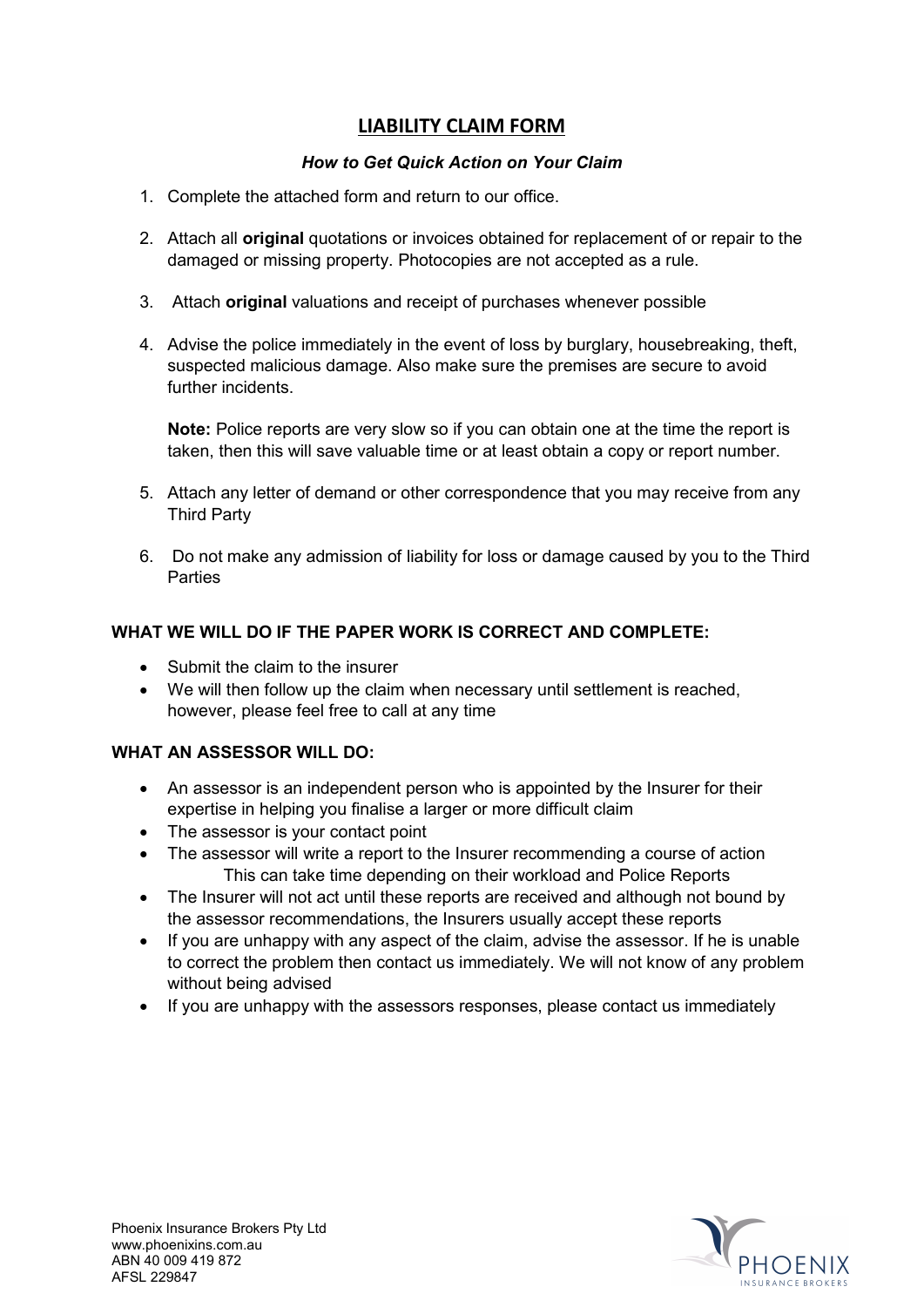# **LIABILITY CLAIM FORM**

### **Important**

- The issue of this form does not constitute an admission of liability on the part of the insurer.
- Do not admit liability Ask for any claim to be put in writing and refer all correspondence to Phoenix Insurance Brokers.
- Send all quotations you have received to repair or replace damaged property or invoices or receipts if the goods have already been repaired.

#### **1. Insured Details**

| <b>Policy Number</b>                       |  |
|--------------------------------------------|--|
| Name(s) of Insured(s)                      |  |
| <b>Address</b>                             |  |
| <b>Contact Number</b>                      |  |
| <b>Occupation or Trade</b>                 |  |
| Are you registered for GST purposes?       |  |
| <b>ABN</b>                                 |  |
| <b>Input Tax Credit Entitlement (ITC%)</b> |  |

### **2. Details of Accident/Injury**

| Where did the event occur?                                                                   |  |
|----------------------------------------------------------------------------------------------|--|
| Date of event                                                                                |  |
| Approx. time of event                                                                        |  |
| Please state full details of how<br>loss/damage or accident occurred                         |  |
| If there is insufficient space, please<br>attach separate paper including further<br>details |  |
| Please describe nature of damage or<br>injury                                                |  |
| Name and address of injured person or<br>owner of damaged property & contact<br>number       |  |
| Has a claim been made against you?                                                           |  |
| If YES, please state full details and<br>attach ALL communication received                   |  |